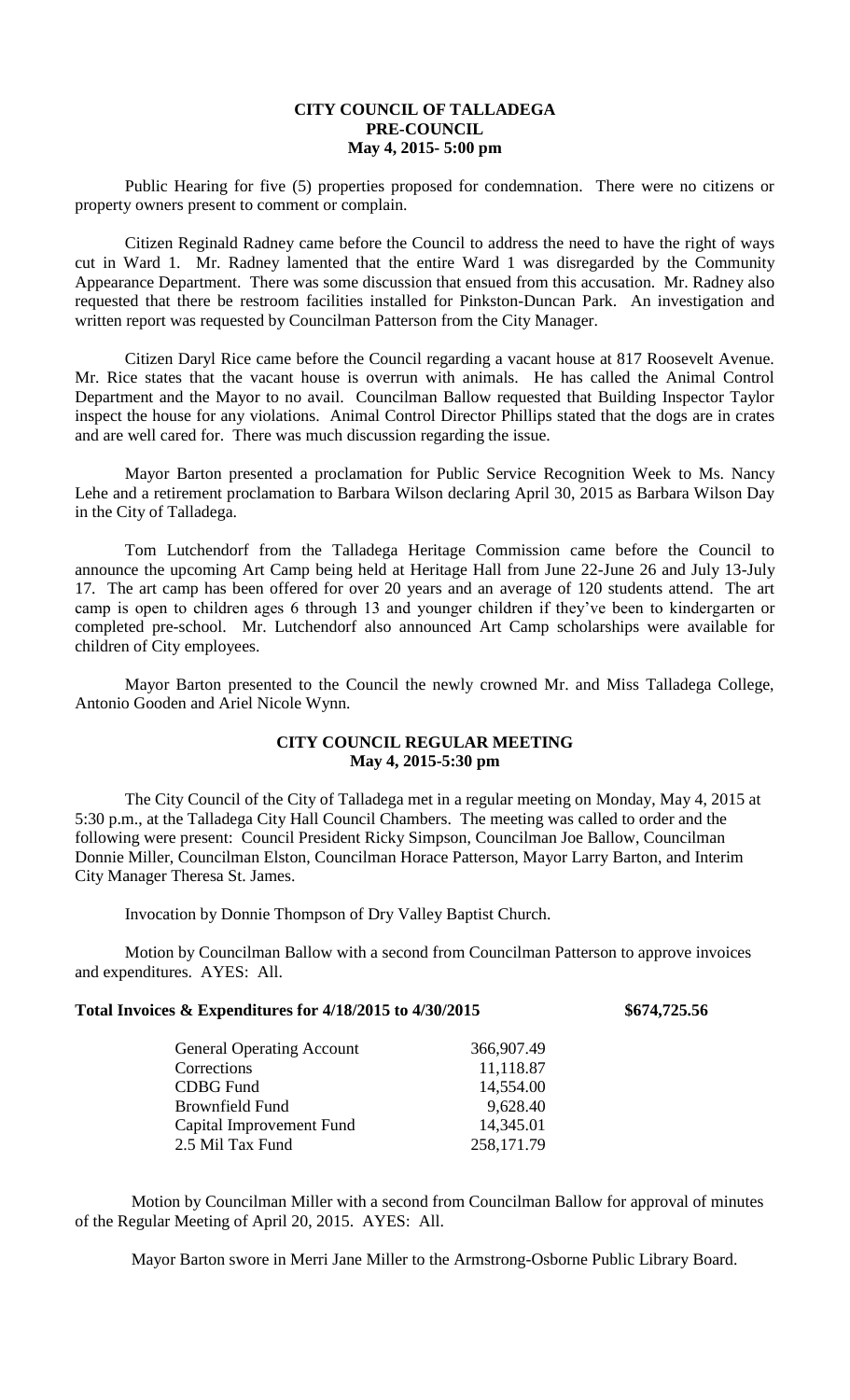Rick Carson and Scott Selmon came before the Council with a presentation on the Trane Energy Project. It was indicated in the report that the City has saved a considerable amount in the first year of the project.

Interim City Manager St. James presented to the Council the announcement from the Arbor Day Foundation who named Talladega as a 2014 Tree City USA for the 8<sup>th</sup> straight year. Talladega achieved this recognition by meeting the program's four requirements: a tree board or department, a tree-care ordinance, an annual community forestry budget of at least \$2 per capita and an Arbor Day observance proclamation.

Council President Simpson deferred to City Planner Buyher regarding an update on the USDA RBEG Grant for The Square Cup. The architectural plans have been reviewed and approved with the next step being the construction bidding phase. A notice for construction bids will appear in the Daily Home, Birmingham News, and Montgomery Advertiser for 3 weeks. A conference is scheduled for June 2 to answer any questions that the bidding construction companies may have. The official bid opening is scheduled for June 9.

Motion by Councilman Patterson with a second by Councilman Miller to approve the request to waive vendor business license fees for Red Nose Day on May 15, 2015 sponsored by Walgreens. AYES: All.

Motion by Councilman Ballow with a second by Councilman Patterson to approve the request to waive vendor business license fees for the Dega Doggie Days event scheduled for May 16, 2015. AYES: Council President Simpson, Councilman Elston, Councilman Ballow, and Councilman Patterson ABSTAIN: Councilman Miller

Presented to the Council are the dates for the City's Summer Food Service Program. The program is scheduled for June 3 to July 24, 2015. Free meals will be served to children 18 and under at 10 sites.

Jeff Bass from the Center for Municipal Solutions came before the Council concerning Resolution #3494, which is approving a second 90-day extension on the Special Use Permit for Verizon's telecommunication tower at 1 Court Square. Verizon requests the extension due to the County Commissioner making changes to the existing lease between the County and Verizon Wireless. The lease will not be finalized in time to complete the construction by May 17, 2015. By giving this additional 90-day extension Verizon would have to have construction completed by August 15, 2015. It is also noted that Verizon has not applied for or received a building permit for this construction as of yet.

**Resolution #3494** approving a second 90-day extension on the Special Use Permit for Verizon's telecommunication tower at 1 Court Square.

Motion by Councilman Patterson with a second by Councilman Miller to approve Resolution #3494. Roll Call. AYES: All.

**Resolution #3495** increasing the employee pay schedule from 18 steps in each grade to 25 steps. *Tabled to the next Meeting.*

**Resolution #3496** approving a change order to the contract with Waites Construction for the Frazier Farm Drainage Project for a cost of \$6,899.00 for additional asphalt work and a 30 day extension to complete the work due to inclement weather.

Motion by Councilman Patterson with a second by Councilman Ballow to approve Resolution #3496. Roll Call. AYES: All.

**Resolution #3497** approving a contract with Stout Architecture for architectural services for the Veterans Park Restroom Project at a cost of \$10,750.00.

Motion by Councilman Miller with a second by Councilman Ballow to approve Resolution #3497. Roll Call. AYES: All.

**Resolution #3498** approving a condemnation lien for demoed structure on Pine Street.

Motion by Councilman Elston with a second by Councilman Patterson to approve Resolution #3498. Roll Call. AYES: All.

Motion by Councilman Elston with a second by Councilman Miller to approve the invoices and expenditures for the Water Department. AYES: All.